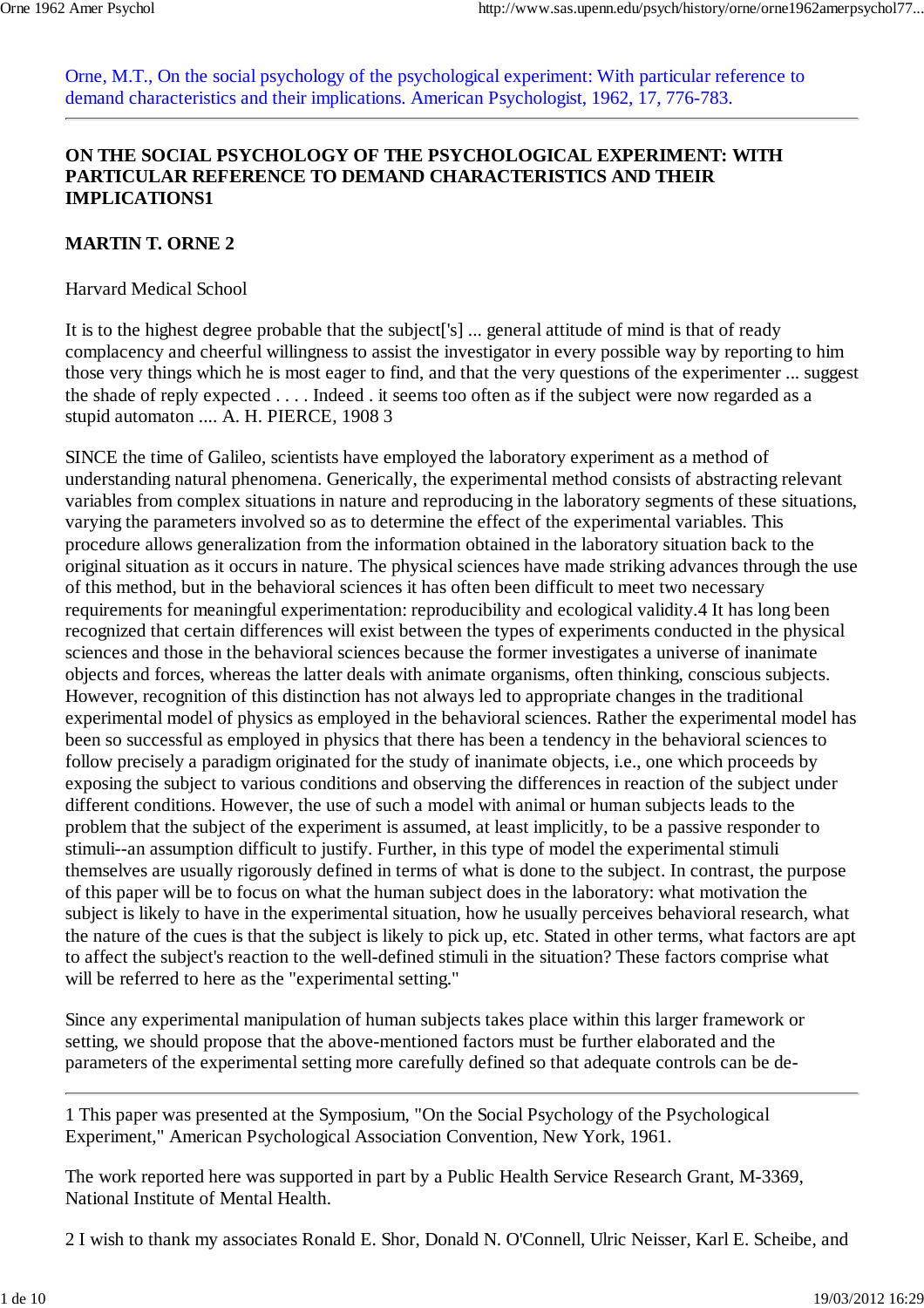Emily F. Carota for their comments and criticisms in the preparation of this paper.

3 See reference list (Pierce, 1908).

4 Ecological validity, in the sense that Brunswik (1947) has used the term: appropriate generalization from the laboratory to nonexperimental situations.

776

#### 777 SOCIAL PSYCHOLOGY OF THE PSYCHOLOGICAL EXPERIMENT

signed to isolate the effects of the experimental setting from the effects of the experimental variables. Later in this paper we shall propose certain possible techniques of control which have been devised in the process of our research on the nature of hypnosis.

Our initial focus here will be on some of the qualities peculiar to psychological experiments. The experimental situation is one which takes place within the context of an explicit agreement of the subject to participate in a special form of social interaction known as "taking part in an experiment." Within the context of our culture the roles of subject and experimenter are well understood and carry with them well-delined mutual role expectations. A particularly striking aspect of the typical experimenter-subject relationship is the extent to which the subject will play his role and place himself under the control of the experimenter. Once a subject has agreed to participate in a psychological experiment, he implicitly agrees to perform a very wide range of actions on request without inquiring as to their purpose, and frequently without inquiring as to their duration.

Furthermore, the subject agrees to tolerate a considerable degree of discomfort, boredom, or actual pain, if required to do so by the experimenter. Just about any request which could conceivably be asked of the subject by a reputable investigator is legitimized by the quasi-magical phrase, "This is an experiment," and the shared assumption that a legitimate purpose will be served by the subject's behavior. A somewhat trivial example of this legitimization of requests is as follows:

A number of casual acquaintances were asked whether they would do the experimenter a favor; on their acquiescence, they were asked to perform five push-ups. Their response tended to be amazement, incredulity and the question "Why?" Another similar group of individuals were asked whether they would take part in an experiment of brief duration. When they agreed to do so, they too were asked to perform five push-ups. Their typical response was "Where?"

The striking degree of control inherent in the experimental situation can also be illustrated by a set of pilot experiments which were performed in the course of designing an experiment to test whether the degree of control inherent in the hypnotic relationship is greater than that in a waking relationship.5 In order to test this question, we tried to develop a set of tasks which waking subjects would refuse to do, or would do only for a short period of time. The tasks were intended to be psychologically noxious, meaningless, or boring, rather than painful or fatiguing.

For example, one task was to perform serial additions of each adjacent two numbers on sheets filled with rows of random digits. In order to complete just one sheet, the subject would be required to perform 224 additions! A stack of some 2,000 sheets was presented to each subject--clearly an impossible task to complete. After the instructions were given, the subject was deprived of his watch and told, "Continue to work; I will return eventually." Five and one-half hours later, the experimenter gave up! In general, subjects tended to continue this type of task for several hours, usually with little decrement in performance. Since we were trying to find a task which would be discontinued spontaneously within a brief period, we tried to create a more frustrating situation as follows:

Subjects were asked to perform the same task described above but were also told that when finished the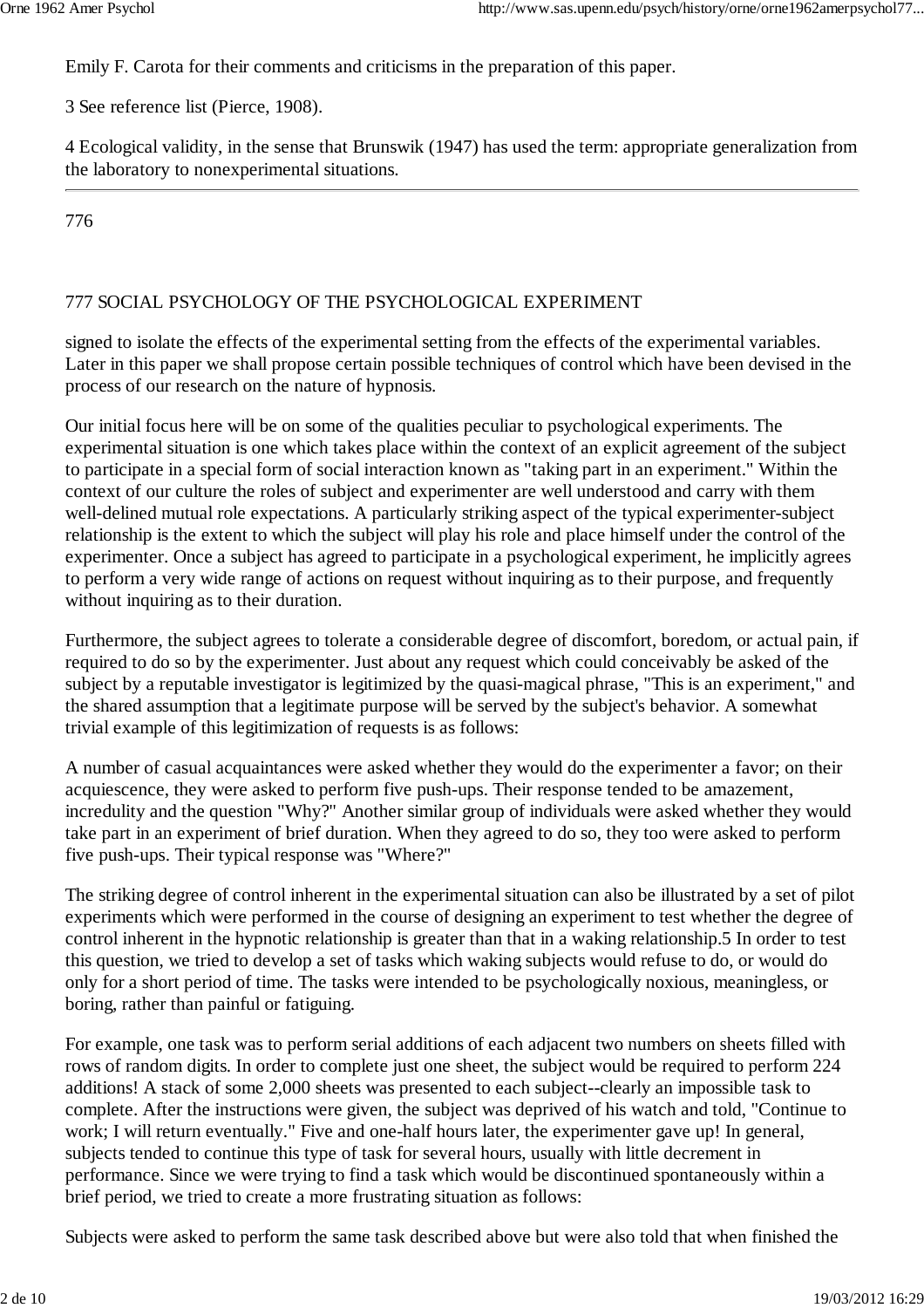additions on each sheet, they should pick up a card from a large pile, which would instruct them on what to do next. However, every card in the pile read,

You are to tear up the sheet of paper which you have just completed into a minimum of thirty-two pieces and go on to the next sheet of paper and continue working as you did before; when you have completed this piece of paper, pick up the next card which will instruct you further. Work as accurately and as rapidly as you can.

Our expectation was that subjects would discontinue the task as soon as they realized that the cards were worded identically, that each finished piece of work had to be destroyed, and that, in short, the task was completely meaningless.

Somewhat to our amazement, subjects tended to persist in the task for several hours with relatively little sign of overt hostility. Removal of the one-way screen. did not tend to make much difference. The postexperimental inquiry helped to explain the subjects' behavior. When asked about the tasks, subjects would invariably attribute considerable meaning to their performance, viewing it as an endurance test or the like.

Thus far, we have been singularly unsuccessful

5 These pilot studies were performed by Thomas Menaker.

### 778 AMERICAN PSYCHOLOGIST

in finding an experimental task which would be discontinued, or, indeed, refused by subjects in an experimental setting.6,7 Not only do subjects continue to perform boring, unrewarding tasks, but they do so with few errors and little decrement in speed. It became apparent that it was extremely difficult to design an experiment to test the degree of social control in hypnosis, in view of the already very high degree of control in the experimental situation itself.

The quasi-experimental work reported here is highly informal and based on samples of three or four subjects in each group. It does, however, illustrate the remarkable compliance of the experimental subject. The only other situations where such a wide range of requests are carried out with little or no question are those of complete authority, such as some parent-child relationships or some doctor-patient relationships. This aspect of the experiment as a social situation will not become apparent unless one tests for it; it is, however, present in varying degrees in all experimental contexts. Not only are tasks carried out, but they are performed with care over considerable period of time.

Our observation that subjects tend to carry out a remarkably wide range of instructions with a surprising degree of diligence reflects only one aspect of the motivation manifested by most subjects in an experimental situation. It is relevant to consider another aspect of motivation that is common to the subjects of most psychological experiments: high regard for the aims of science and experimentation.

A volunteer who participates in a psychological experiment may do so for a wide variety of reasons ranging from the need to fulfill a course requirement, to the need for money, to the unvoiced hope of altering his personal adjustment for the better, etc. Over and above these motives, however, college students tend to share (with the experimenter) the hope and expectation that the study in which they are participating will in some material way contribute to science and perhaps ultimately to human welfare in general. We should expect that many of the characteristics of the experimental situation derive from the peculiar role relationship which exists between subject and experimenter. Both subject and experimenter share the belief that whatever the experimental task is, it is important, and that as such no matter how much effort must be exerted or how much discomfort must be endured, it is justified by the ultimate purpose.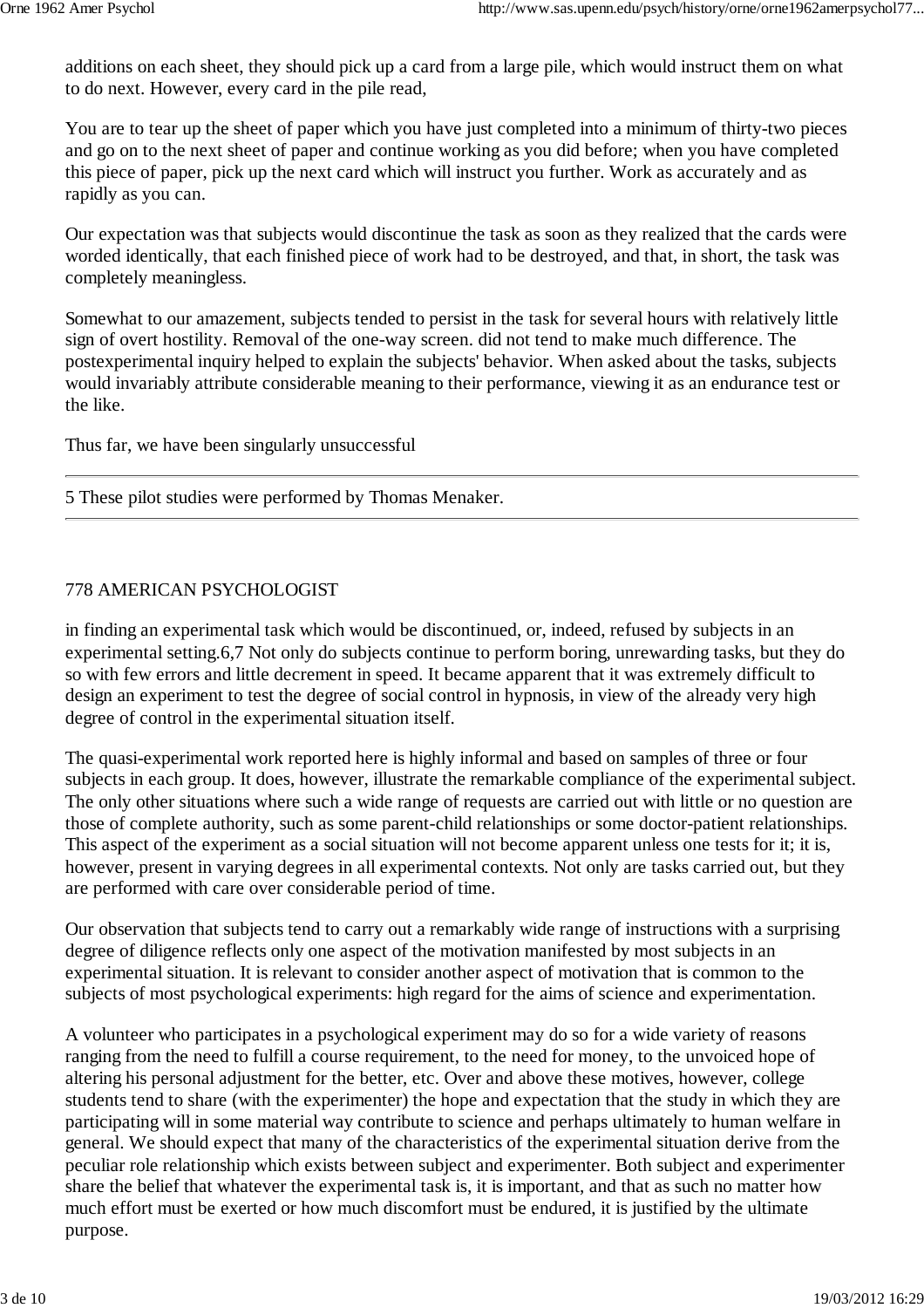If we assume that much of the motivation of the subject to comply with any and all experimental instructions derives from an identification with the goals of science in general and the success of the experiment in particular,8 it follows that the subject has a stake in the outcome of the study in which he is participating. For the volunteer subject to feel that he has made a useful contribution, it is necessary for him to assume that the experimenter is competent and that he himself is a "good subject."

The significance to the subject of successfully being a "good subject" is attested to by the frequent questions at the conclusion of an experiment, to the effect of, "Did I ruin the experiment?" What is most commonly meant by this is, "Did I perform well in my role as experimental subject?" or "Did my behavior demonstrate that which the experiment is designed to show?" Admittedly, subjects are concerned about their performance in terms of reinforcing their self-image; nonetheless, they seem even more concerned with the utility of their performances. We might well expect then that as far as the subject is able, he will behave in an experimental context in a manner designed to play the role of a "good subject" or, in other words, to validate the experimental hypothesis. Viewed in this way, the student volunteer is not merely a passive responder in an experimental situation but rather he has a very real stake in the successful outcome of the experiment. This problem is implicitly recognized in the large number of psychological studies which attempt to conceal the true purpose of the experiment from the subject in the hope of thereby obtaining more reliable data. This maneuver on the part of psychologists is so widely known in the college population that even if a psy-

6 Tasks which would involve the use of actual severe physical pain or exhaustion were not considered.

7 This observation is consistent with Frank's (1944) failure to obtain resistance to disagreeable or nonsensical tasks. He accounts for this "primarily by S's unwillingness to break the tacit agreement he had made when he volunteered to take part in the experiment, namely, to do whatever the experiment required of him" (p. 24).

8 This hypothesis is subject to empirical test. We should predict that there would be measurable differences in motivation between subjects who perceive a particular experiment as "significant" and those who perceive the experiment as "unimportant."

# 779 SOCIAL PSYCHOLOGY OF THE PSYCHOLOGICAL EXPERIMENT

chologist is honest with the subject, more often than not he will be distrusted. As one subject pithily put it, "Psychologists always lie!" This bit of paranoia has some support in reality.

The subject's performance in an experiment might almost be conceptualized as problem-solving behavior; that is, at some level he sees it as his task to ascertain the true purpose of the experiment and respond in a manner which will support the hypotheses being tested. Viewed in this light, the totality of cues which convey an experimental hypothesis to the subject become significant determinants of subjects' behavior. We have labeled the sum total of such cues as the "demand characteristics of the experimental situation" (Orne, 1959a). These cues include the rumors or campus scuttlebutt about the research, the information conveyed during the original solicitation, the person of the experimenter, and the setting of the laboratory, as well as all explicit and implicit communications during the experiment proper. A frequently overlooked, but nonetheless very significant source of cues for the subject lies in the experimental procedure itself, viewed in the light of the subject's previous knowledge and experience. For example, if a test is given twice with some intervening treatment, even the dullest college student is aware that some change is expected, particularly if the test is in some obvious way related to the treatment.

The demand characteristics perceived in any particular experiment will vary with the sophistication, intelligence, and previous experience of each experimental subject. To the extent that the demand characteristics of the experiment are clear-cut, they will be perceived uniformly by most experimental subjects. It is entirely possible to have an experimental situation with clear-cut demand characteristics for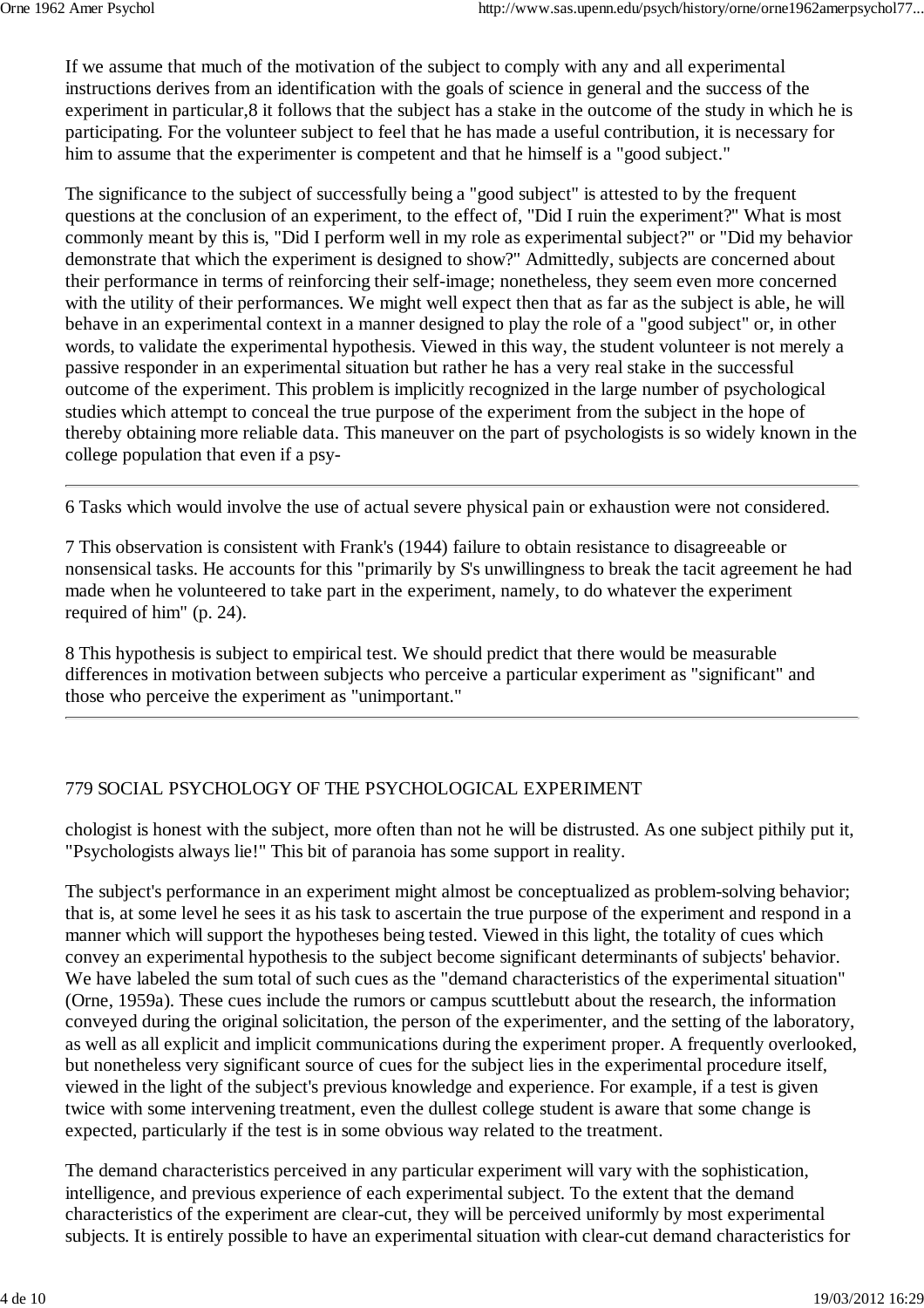psychology undergraduates which, however, does not have the same clear-cut demand characteristics for enlisted army personnel. It is, of course, those demand characteristics which are perceived by the subject that will influence his behavior.

We should like to propose the heuristic assumption that a subject's behavior in any experimental situation will be determined by two sets of variables: (a) those which are traditionally defined as experimental variables and (b) the perceived demand characteristics of the experimental situation. The extent to which the subject's behavior is related to the demand characteristics, rather than to the experimental variable, will in large measure determine both the extent to which the experiment can be replicated with minor modification (i.e., modified demand characteristics) and the extent to which generalizations can be drawn about the effect of the experimental variables in nonexperimental contexts [the problem of ecological validity (Brunswik, 1947)].

It becomes an empirical issue to study under what circumstances, in what kind of experimental contexts, and with what kind of subject populations, demand characteristics become significant in determining the behavior of subjects in experimental situations. It should be clear that demand characteristics cannot be eliminated from experiments; all experiments will have demand characteristics, and these will always have some effect. It does become possible, however, to study the effect of demand characteristics as opposed to the effect of experimental variables. However, techniques designed to study the effect of demand characteristics need to take into account that these effects result from the subject's active attempt to respond appropriately to the totality of the experimental situation.

It is perhaps best to think of the perceived demand characteristics as a contextual variable in the experimental situation. We should like to emphasize that, at this stage, little is known about this variable. In our first study which utilized the demand characteristics concept (Orne, 1959b), we found that a particular experimental effect was present only in records of those subjects who were able to verbalize the experimenter's hypothesis. Those subjects who were unable to do so did not show the predicted phenomenon. Indeed we found that whether or not a given subject perceived the experimenter's hypothesis was a more accurate predictor of the subject's actual performance than his statement about what he thought he had done on the experimental task. It became clear from extensive interviews with subjects that response to the demand characteristics is not merely conscious compliance. When we speak of "playing the role of a good experimental subject," we use the concept analogously to the way in which Sarbin (1950) describes role playing in hypnosis: namely, largely on a nonconscious level. The demand characteristics of the situation help define the role of "good experimental subject," and the responses of the subject are a function of the role that is created.

### 780 AMERICAN PSYCHOLOGIST

We have a suspicion that the demand characteristics most potent in determining subjects' behavior are those which convey the purpose of the experiment effectively but not obviously. If the purpose of the experiment is not clear, or is highly ambiguous, many different hypotheses may be formed by different subjects, and the demand characteristics will not lead to clear-cut results. If, on the other hand, the demand characteristics are so obvious that the subject becomes fully conscious of the expectations of the experimenter, there is a tendency to lean over backwards to be honest. We are encountering here the effect of another facet of the college student's attitude toward science. While the student wants studies to "work," he feels he must be honest in his report; otherwise, erroneous conclusions will be drawn. Therefore, if the subject, becomes acutely aware of the experimenter's expectations, there may be a tendency for biasing in the opposite direction. (This is analogous to the often observed tendency to favor individuals whom we dislike in an effort to be fair.)9

Delineation of the situations where demand characteristics may produce an effect ascribed to experimental variables, or where they may obscure such an effect and actually lead to systematic data in the opposite direction, as well as those experimental contexts where they do not play a major role, is an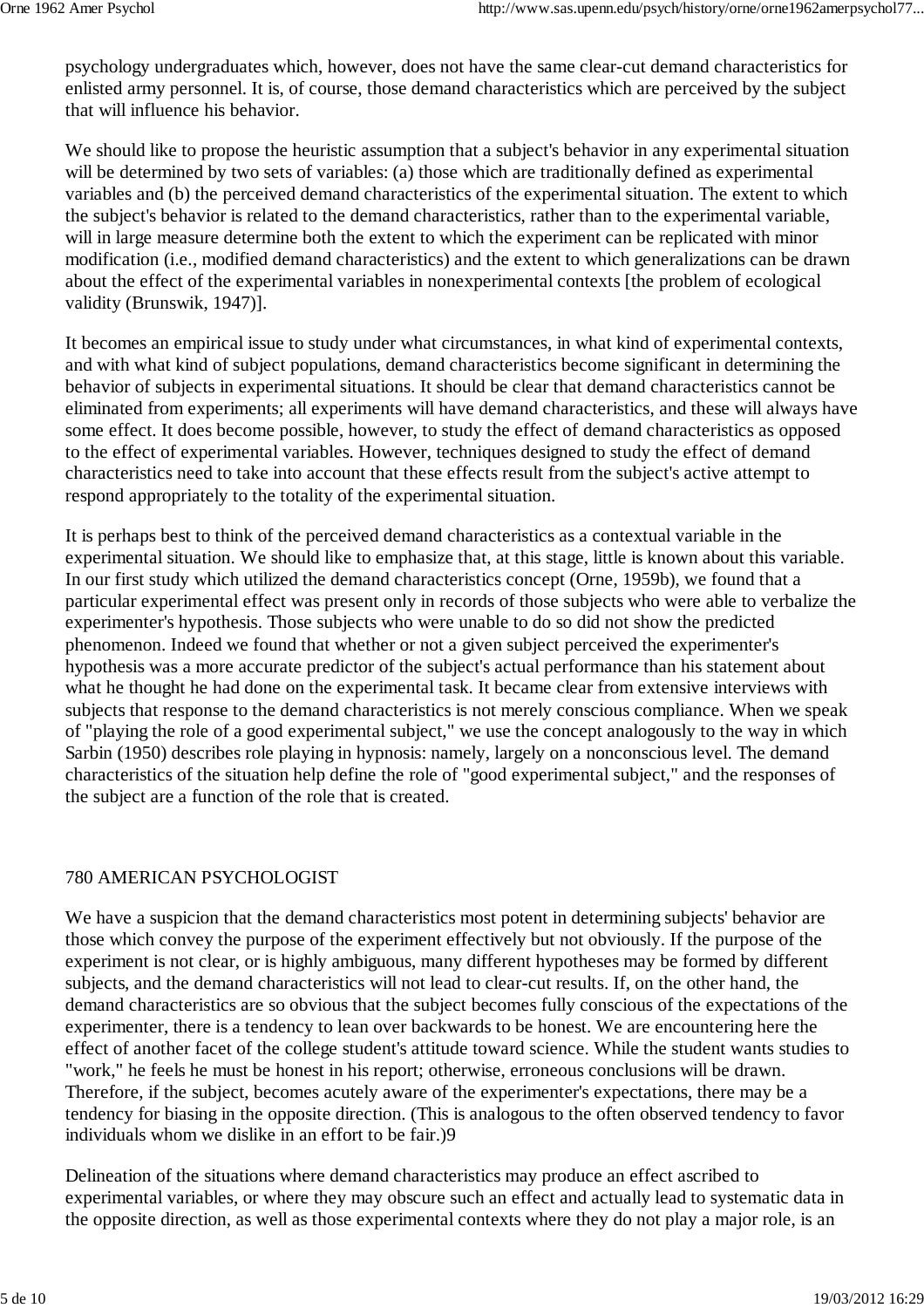issue for further work. Recognizing the contribution to experimental results which may be made by the demand characteristics of the situation, what are some experimental techniques for the study of demand characteristics?

As we have pointed out, it is futile to imagine an experiment that could be created without demand characteristics. One of the basic characteristics of the human being is that he will ascribe purpose and meaning even in the absence of purpose and meaning. In an experiment where he knows some purpose exists, it is inconceivable for him not to form some hypothesis as to the purpose, based on some cues, no matter how meager; this will then determine the demand characteristics which will be perceived by and operate for a particular subject. Rather than eliminating this variable then, it becomes necessary to take demand characteristics into account, study their effect, and manipulate them if necessary.

One procedure to determine the demand characteristics is the systematic study of each individual subject's perception of the experimental hypothesis. If one can determine what demand characteristics are perceived by each subject, it becomes possible to determine to what extent these, rather than the experimental variables, correlate with the observed behavior. If the subject's behavior correlates better with the demand characteristics than with the experimental variables, it is probable that the demand characteristics are the major determinants of the behavior.

The most obvious technique for determining what demand characteristics are perceived is the use of postexperimental inquiry. In this regard, it is well to point out that considerable self-discipline is necessary for the experimenter to obtain a valid inquiry. A great many experimenters at least implicitly make the demand that the subject not perceive what is really going on. The temptation for the experimenter, in, say, a replication of an Asch group pressure experiment, is to ask the subject afterwards, "You didn't realize that the other fellows were confederates, did you?" Having obtained the required, "No," the experimenter breathes a sigh of relief and neither subject nor experimenter pursues the issue further.10 However, even if the experimenter makes an effort to elicit the subject's perception of the hypothesis of the experiment, he may have difficulty in obtaining a valid report because the subject as well as he himself has considerable interest in appearing naive.

Most subjects are cognizant that they are not supposed to know any more about an experiment than they have been told and that excessive knowledge will disqualify them from participating, or, in the case of a postexperimental inquiry, such knowledge will invalidate their performance. As we pointed out earlier, subjects have a real stake in viewing their performance as meaningful. For this reason, it is commonplace to find a pact of ignorance resulting from the intertwining motives of both experimenter and subject, neither wishing to create a situation where the particular subject's performance needs to be excluded from the study.

9 Rosenthal (1961) in his recent work on experimenter bias, has reported a similar type of phenomenon. Biasing was maximized by ego involvement of the experimenters, but when an attempt was made to increase biasing by paying for "good results," there was a marked reduction of effect. This reversal may be ascribed to the experimenters' becoming too aware of their own wishes in the situation.

10 Asch (1952) himself took great pains to avoid this pitfall.

# 781 SOCIAL PSYCHOLOGY OF THE PSYCHOLOGICAL EXPERIMENT

For these reasons, inquiry procedures are required to push the subject for information without, however, providing in themselves cues as to what is expected. The general question which needs to be explored is the subject's perception of the experimental purpose and the specific hypotheses of the experimenter. This can best be done by an open-ended procedure starting with the very general question of, "What do you think that the experiment is about?" and only much later asking specific questions. Responses of "I don't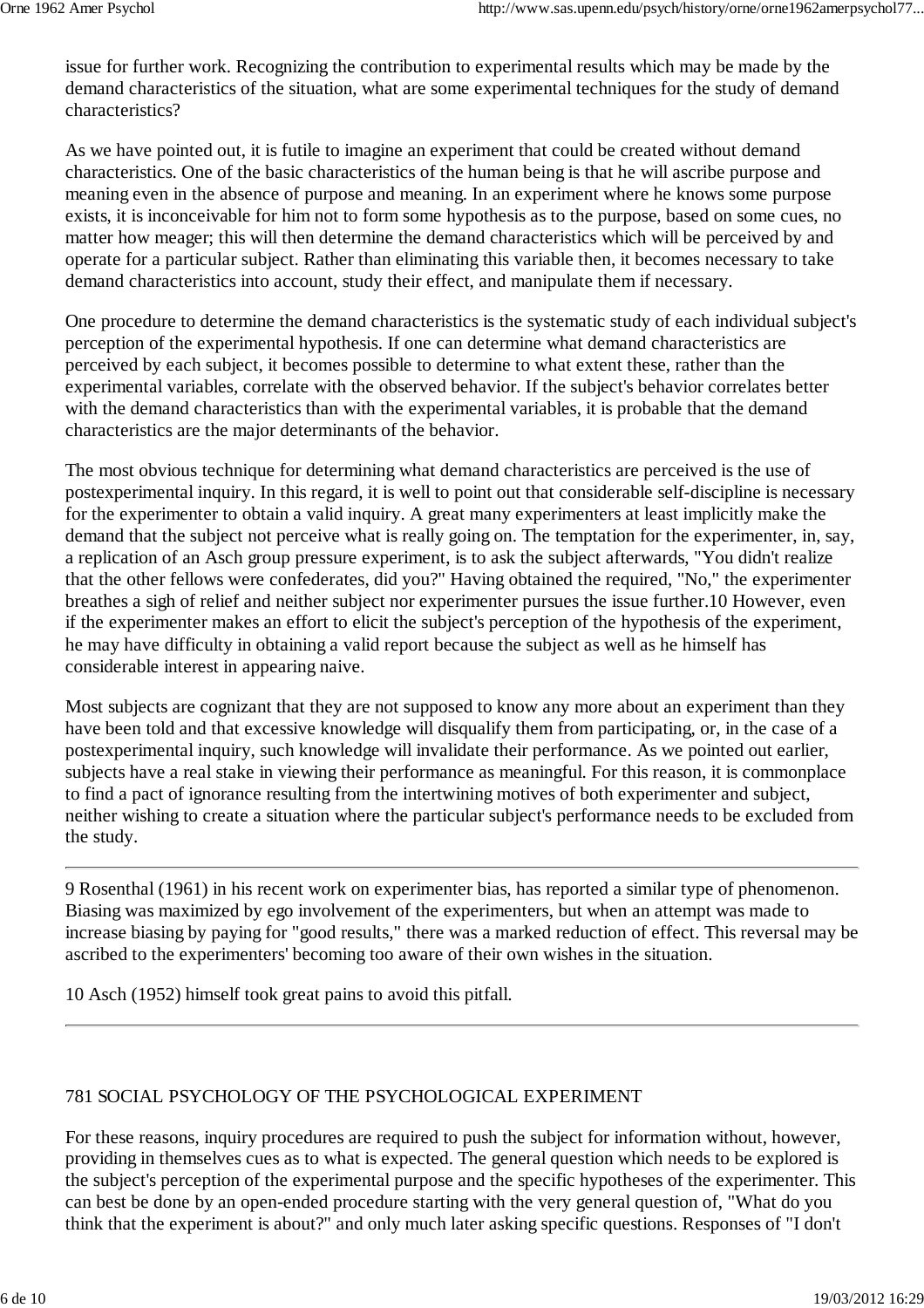know" should be dealt with by encouraging the subject to guess, use his imagination, and in general, by refusing to accept this response. Under these circumstances, the overwhelming majority of students will turn out to have evolved very definite hypotheses. These hypotheses can then be judged, and a correlation between them and experimental performance can be drawn.

Two objections may be made against this type of inquiry: (a) that the subject's perception of the experimenter's hypotheses is based on his own experimental behavior, and therefore a correlation between these two variables may have little to do with the determinants of behavior, and (b) that the inquiry procedure itself is subject to demand characteristics.

A procedure which has been independently advocated by Riecken (1958) and Orne (1959a) is designed to deal with the first of these objections. This consists of an inquiry procedure which is conducted much as though the subject had actually been run in the experiment, without, however, permitting him to be given any experimental data. Instead, the precise procedure of the experiment is explained, the experimental material is shown to the subject, and he is told what he would be required to do; however, he is not permitted to make any responses. He is then given a postexperimental inquiry as though he had been a subject. Thus, one would say, "If I had asked you to do all these things, what do you think that the experiment would be about, what do you think I would be trying to prove, what would my hypothesis be?" etc. This technique, which we have termed the preexperimental inquiry, can be extended very readily to the giving of pre-experimental tests, followed by the explanation of experimental conditions and tasks, and the administration of postexperimental tests. The subject is requested to behave on these tests as though he had been exposed to the experimental treatment that was described to him. This. type of procedure is not open to the objection that the subject's own behavior has provided cues for him as to the purpose of the task. It presents him with a straight problem-solving situation and makes explicit what, for the true experimental subject, is implicit. It goes without saying that these subjects who are run on the preexperimental inquiry conditions must be drawn from the same population as the experimental groups and may, of course, not be run subsequently in the experimental condition. This technique is one of approximation rather than of proof. However, if subjects describe behavior on the preinquiry conditions as similar to, or identical with, that actually given by subjects exposed to the experimental conditions, the hypothesis becomes plausible that demand characteristics may be responsible for the behavior.

It is clear that pre- and postexperimental inquiry techniques have their own demand characteristics. For these reasons, it is usually best to have the inquiry conducted by an experimenter who is not acquainted with the actual experimental behavior of the subjects. This will tend to minimize the effect of experimenter bias.

Another technique which we have utilized for approximating the effect of the demand characteristics is to attempt to hold the demand characteristics constant and eliminate the experimental variable. One way of accomplishing this purpose is through the use of simulating subjects. This is a group of subjects who are not exposed to the experimental variable to which the effect has been attributed, but who are instructed to act as if this were the case. In order to control for experimenter bias under these circumstances, it is advisable to utilize more than one experimenter and to have the experimenter who actually runs the subjects "blind" as to which group (simulating or real) any given individual belongs.

Our work in hypnosis (Damaser, Shor, & Orne, 1963; Orne, 1959b; Shor, 1959) is a good example of the use of simulating controls. Subjects unable to enter hypnosis are instructed to simulate entering hypnosis for another experimenter. The experimenter who runs the study sees both highly trained hypnotic subjects and simulators in random order and does not know to which group each subject belongs. Because the subjects are run "blind," the experimenter is more likely to treat the

### 782 AMERICAN PSYCHOLOGIST

two groups of subjects identically. We have found that simulating subjects are able to perform with great effectiveness, deceiving even well-trained hypnotists. However, the simulating group is not exposed to the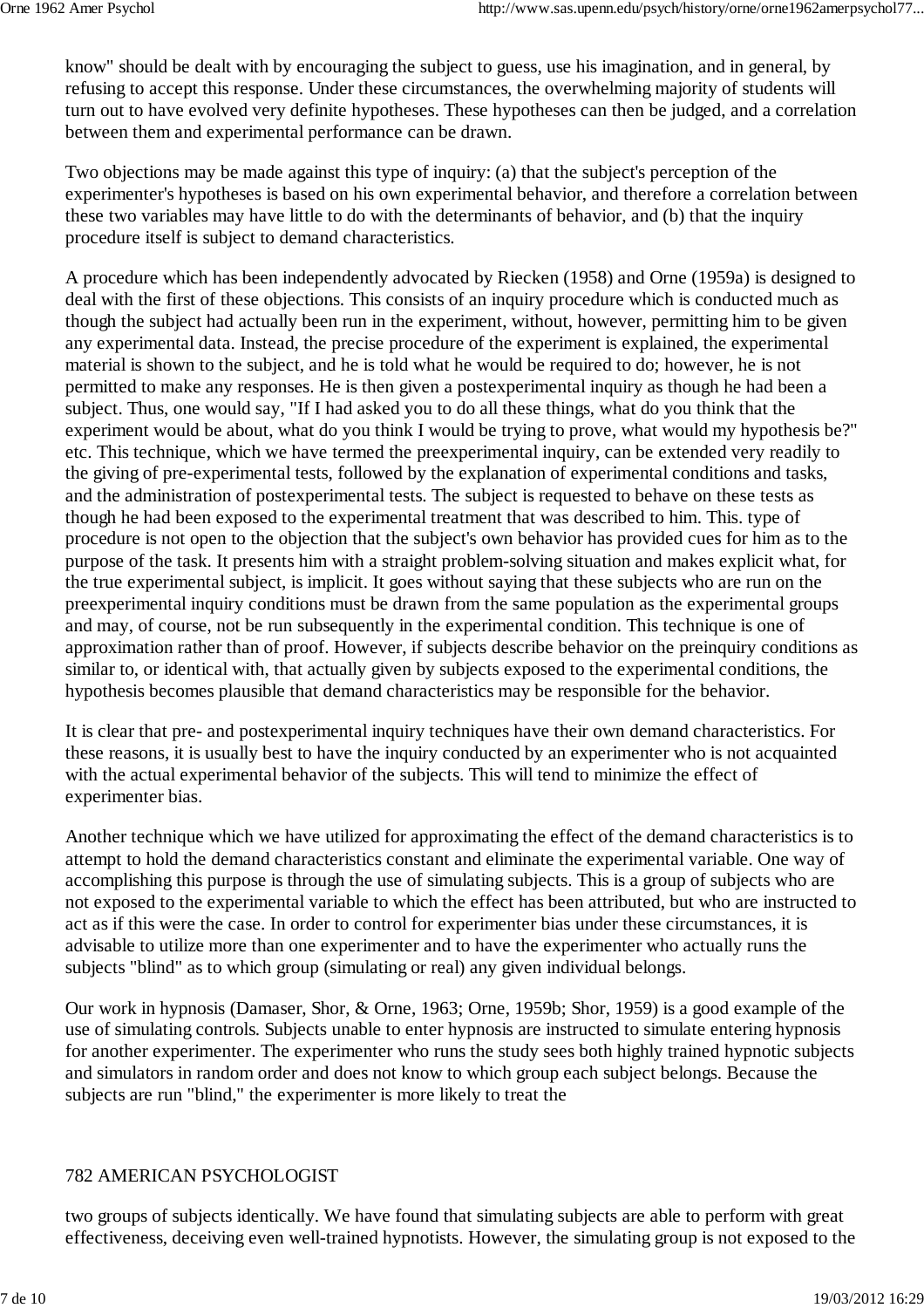experimental condition (in this case, hypnosis) to which the given effect under investigation is often ascribed. Rather, it is a group faced with a problem-solving task: namely, to utilize whatever cues are made available by the experimental context and the experimenter's concrete behavior in order to behave as they think that hypnotized subjects might. Therefore, to the extent that simulating subjects are able to behave identically, it is possible that demand characteristics, rather than the altered state of consciousness, could account for the behavior of the experimental group.

The same type of technique can be utilized in other types of studies. For example, in contrast to the placebo control in a drug study, it is equally possible to instruct some subjects not to take the medication at all, but to act as if they had. It must be emphasized that this type of control is different from the placebo control. It represents an approximation. It maximally confronts the simulating subject with a problemsolving task and suggests how much of the total effect could be accounted for by the demand characteristics--assuming that the experimental group had taken full advantage of them, an assumption not necessarily correct.

All of the techniques proposed thus far share the quality that they depend upon the active cooperation of the control subjects, and in some way utilize his thinking process as an intrinsic factor. The subject does not just respond in these control situations but, rather, he is required actively to solve the problem.

The use of placebo experimental conditions is a way in which this problem can be dealt with in a more classic fashion. Psychopharmacology has used such techniques extensively, but here too they present problems. In the case of placebos and drugs, it is often the case that the physician is "blind" as to whether a drug is placebo or active, but the patient is not, despite precautions to the contrary; i.e., the patient is cognizant that he does not have the side effects which some of his fellow patients on the ward experience. By the same token, in psychological placebo treatments, it is equally important to ascertain whether the subject actually perceived the treatment to be experimental or control. Certainly the subject's perception of himself as a control subject may materially alter the situation.

A recent experiment 11 in our laboratory illustrates this type of investigation. We were interested in studying the demand characteristics of sensory deprivation experiments, independent of any actual sensory deprivation. We hypothesized that the overly cautious treatment of subjects, careful screening for mental or physical disorders, awesome release forms, and, above all, the presence of a "panic (release) button" might be more significant in producing the effects reported from sensory deprivation than the actual diminution of sensory input. A pilot study (Stare, Brown, & Orne, 1959), employing preinquiry techniques, supported this view. Recently, we designed an experiment to test more rigorously this hypothesis.

This experiment, which we called Meaning Deprivation, had all the accoutrements of sensory deprivation, including release forms and a red panic button. However, we carefully refrained from creating any sensory deprivation whatsoever. The experimental task consisted of sitting in a small experimental room which was well lighted, with two comfortable chairs, as well as ice water and a sandwich, and an optional task of adding numbers. The subject did not have a watch during this time, the room was reasonably quiet, but not soundproof, and the duration of the experiment (of which the subject was ignorant) was four hours. Before the subject was placed in the experimental room, 10 tests previously used in sensory deprivation research were administered. At the completion of the experiment, the same tasks were again administered. A microphone and a one-way screen were present in the room, and the subject was encouraged to verbalize freely.

The control group of 10 subjects was subjected to the identical treatment, except that they were told that they were control subjects for a sensory deprivation experiment. The panic button was eliminated for this group. The formal experimental treatment of these two groups of subjects was the same in terms of the objective stress-four hours of isolation. However, the demand characteristics had been purposively varied for the two groups to study the effect of demand character-

11 Orne, M. T., & Scheibe, K. E. The contribution of nondeprivation factors in the production of sensory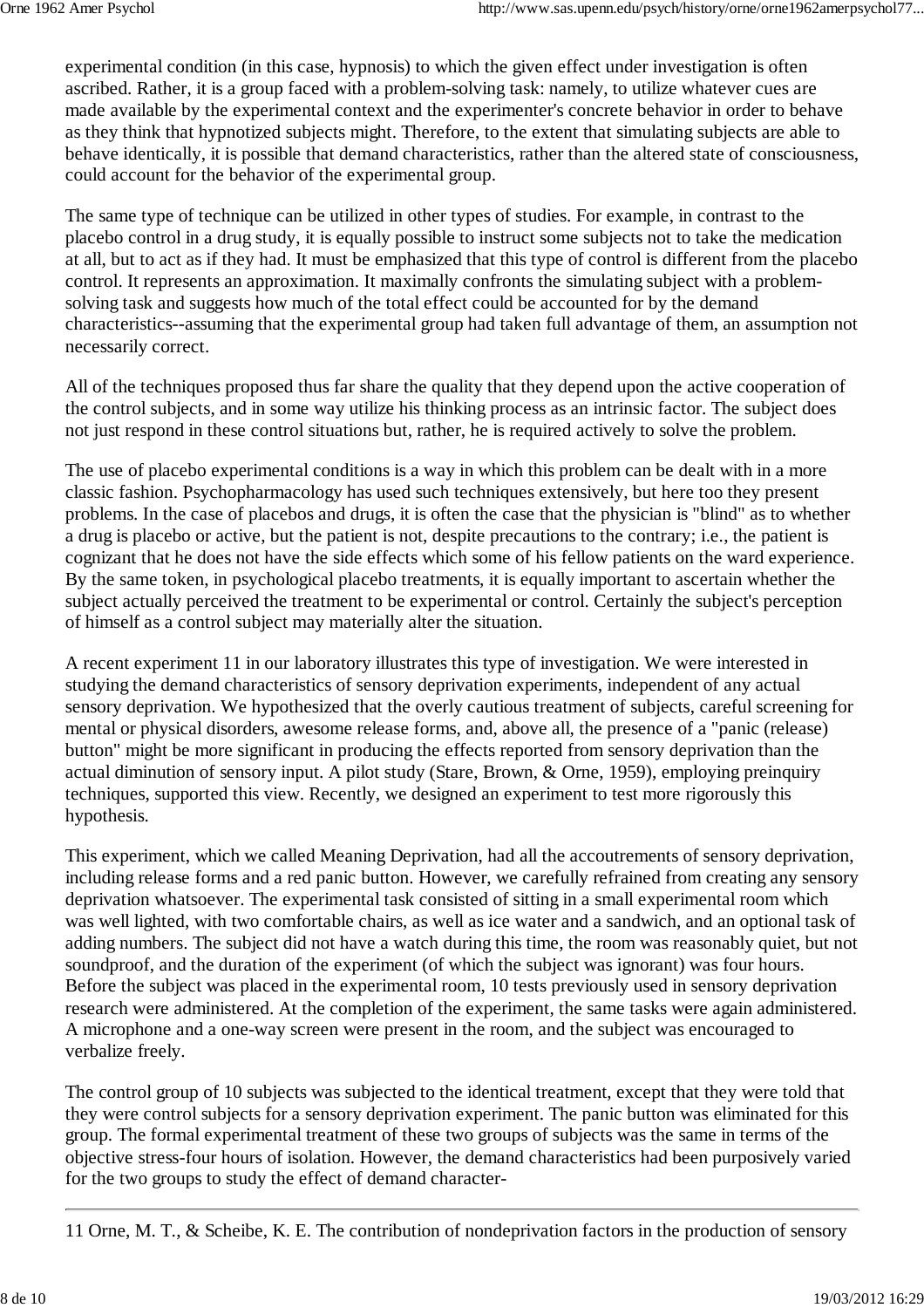deprivation effects : The psychology of the "panic button.." J. abnorm. soc. Psychol., 1964, 68, 3-12.

### 783 SOCIAL PSYCHOLOGY OF THE PSYCHOLOGICAL EXPERIMENT

istics as opposed to objective stress. Of the 14 measures which could be quantified, 13 were in the predicted direction, and 6 were significant at the selected 10% alpha level or better. A Mann-Whitney U test has been performed on the summation ranks of all measures as a convenient method for summarizing the overall differences. The one-tailed probability which emerges is  $p = .001$ , a clear demonstration of expected effects.

This study suggests that demand characteristics may in part account for some of the findings commonly attributed to sensory deprivation. We have found similar significant effects of demand characteristics in accounting for a great deal of the findings reported in hypnosis. It is highly probable that careful attention to this variable, or group of variables, may resolve some of the current controversies regarding a number of psychological phenomena in motivation, learning, and perception.

In summary, we have suggested that the subject must be recognized as an active participant in any experiment, and that it may be fruitful to view the psychological experiment as a very special form of social interaction. We have proposed that the subject's behavior in an experiment is a function of the totality of the situation, which includes the experimental variables being investigated and at least one other set of variables which we have subsumed under the heading, demand characteristics of the experimental situation. The study and control of demand characteristics are not simply matters of good experimental technique; rather, it is an empirical issue to determine under what circumstances demand characteristics significantly affect subjects' experimental behavior. Several empirical techniques have been proposed for this purpose. It has been suggested that control of these variables in particular may lead to greater reproducibility and ecological validity of psychological experiments. With an increasing understanding of these factors intrinsic to the experimental context, the experimental method in psychology may become a more effective tool in predicting behavior in nonexperimental contexts.

#### **REFERENCES**

ASCH, S. E. Social Psychology. Englewood Cliffs, N. J., 1952.

BRUNSWIK, E. Systematic and representative design of psychological experiments with results in physical and social perception. (Syllabus Series, No. 304) Berkeley: Univer. California Press, 1947.

DAMASER, ESTHER C., SHOR, R. E., & ORNE, M. T. Physiological effects during hypnotically requested emotions. Psychosom. Med., 1963, 25, 334-343.

FRANK, J. D. Experimental studies of personal pressure and resistance: I. Experimental production of resistance. J. gen. Psychol., 1944, 30, 23-41.

ORNE, M. T. The demand characteristics of an experimental design and their implications. Paper read at American Psychological Association, Cincinnati, 1959. (a)

ORNE, M. T. The nature of hypnosis: Artifact and essence. J. abnorm. soc. Psychol., 1959, 58, 277-299. (b)

PIERCE, A. H. The subconscious again. J. Phil., Psychol., scient. Meth., 1908, 5, 264-271.

RIECKEN, H. W. A program for research on experiments in social psychology. Paper read at Behavioral Sciences Conference, University of New Mexico, 1958.

ROSENTHAL, R. On the social psychology of the psychological experiment: With particular reference to